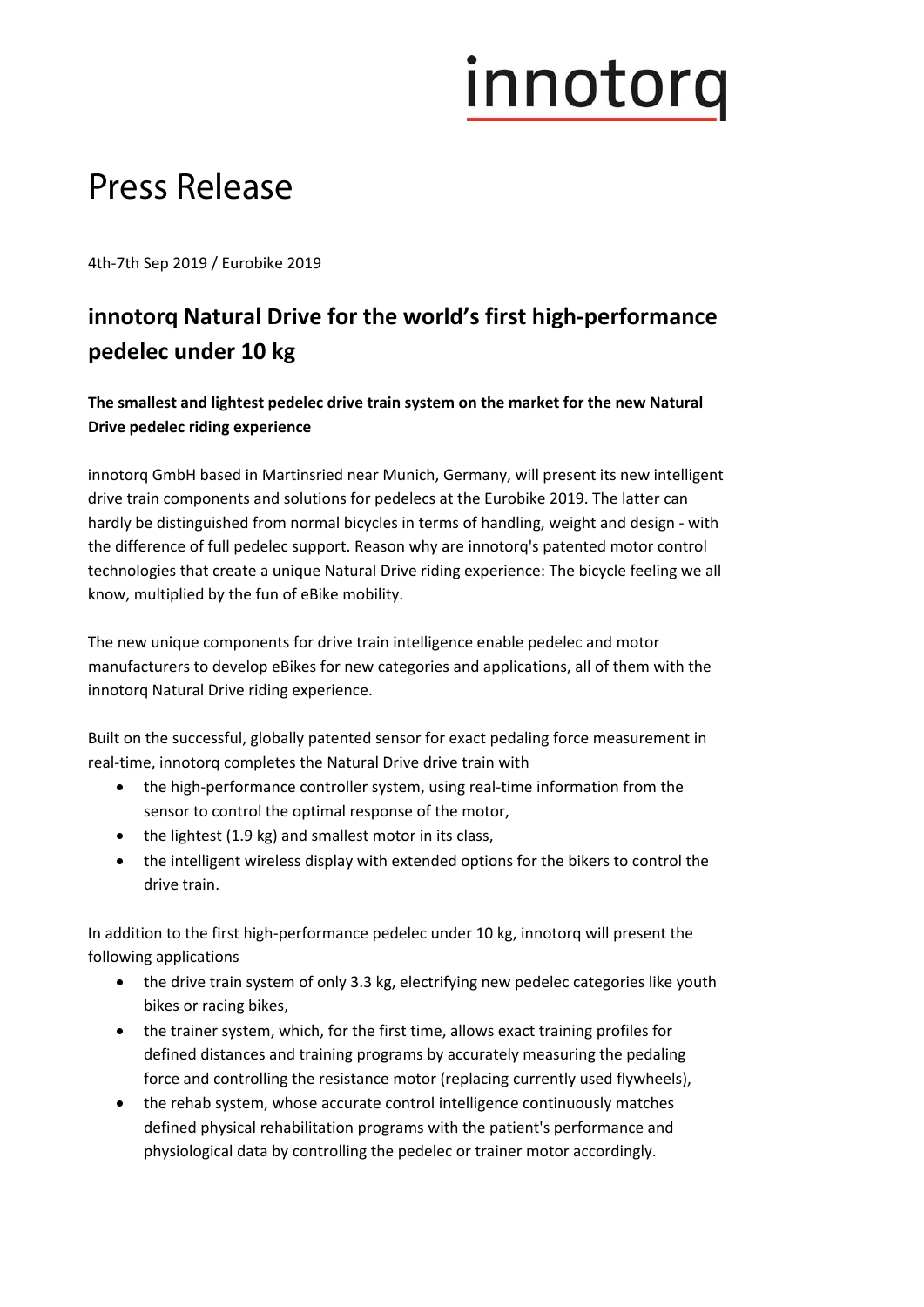### innotorq

**At the innotorq booth in hall A1 ‐ 400, a number of companies will be demonstrating how the innotorq drive train system can be turned into Natural Drive:** 

- the 10 kg pedelec from ridetronic ultra-light, highly efficient
- trainer system for professional bikers and ambitious athletes
- HeartGo rehab system: therapeutically adjustable motor control
- Geos Light trekking eBike: drive train with only 3.3 kg weight, performance peaks of up to 800 watt
- kids' eBike from Pyrobike: light, easy to handle, age-based.



**Figure 1:** Natural Drive with innotorq



**Figure 2:** innotorq motor & sensor drive train system